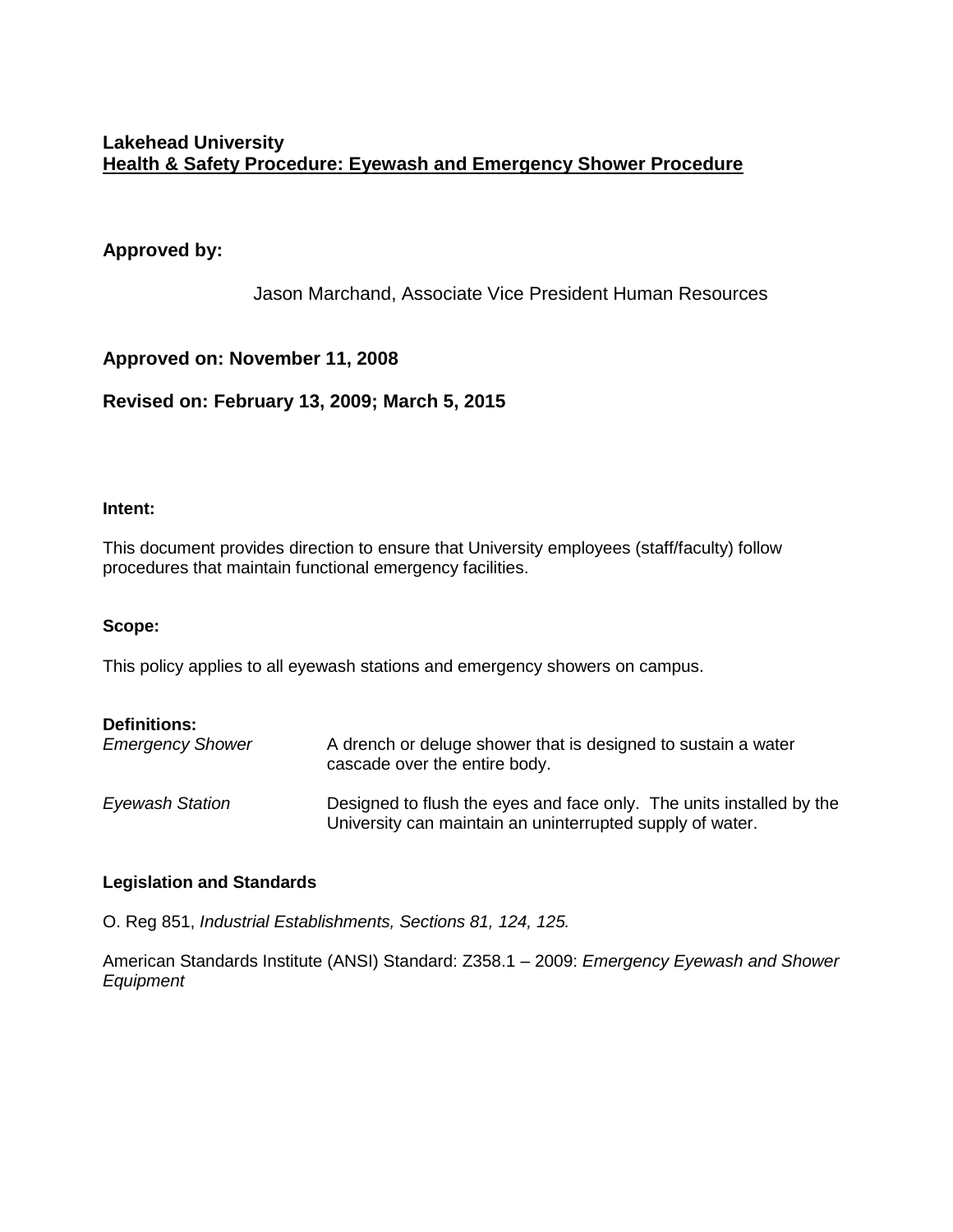## **Procedure:**

The need for and type of equipment shall be determined by the area Supervisor in consultation with the Office of Human Resources – Health and Safety.

1. New emergency equipment shall conform to the American National Standard Institute (ANSI) Z358.1 – 2009 *Emergency Eyewash and Shower Equipment* and all amendments.

#### **Guidelines:**

#### Emergency Showers:

- 1. Shower locations must be identified with a highly visible sign; the areas must be well lit and free from obstructions.
- 2. It is the responsibility of the Department Chair or the area Supervisor to assign responsibility for the testing of the shower facilities and to ensure compliance to these guidelines.
- 3. The function of the shower shall be **verified every six months** and recorded on the Emergency Shower Record Tag. The tag shall be displayed in a visible location near the shower unit. See Appendix A for testing parameters.
- 4. Replacement tags are available from Human Resources.
- 5. Arrangements can be made to borrow shower testing equipment from Physical Plant, 343**-** 8273.
- 6. Electrical equipment must never be placed near the shower. Should an electrical panel be located adjacent to a shower unit, it must be covered with a plastic panel. If the cover is missing Physical Plant must be immediately notified at 343-8273.

#### **Eyewash Stations:**

- 7. It is the responsibility of the Department Chair or the area Supervisor to assign responsibility for the testing of the eyewash facilities and to ensure compliance to these guidelines.
- 8. Plumbed eyewash stations shall be **activated weekly** when labs are in use to verify proper operation. The check shall be recorded on the supplied record tag. See Appendix A for testing parameters.
- 9. Replacement tags are available from Human Resources.
- 10. Periods of inactivity in the lab (eyewash station testing not required) must be noted on the eyewash record tag.
- 11. The nozzles on the eyewash unit must be protected from airborne contaminants. Dust covers are supplied with the units. Activation of the unit will remove the dust covers without a separate motion by the operator. This shall be verified as part of the weekly check.
- 12. Eyewash locations shall be identified with a highly visible sign and the areas shall be well lit and kept free from obstructions.
- 13. Personal eyewash equipment can be used as support to plumbed eyewash units or where there is no access to plumbing (i.e. Field trips). Instructions and the expiration date must be affixed to the unit or bottle. Expired solutions must be disposed.

#### **Evaluation:**

This procedure shall be evaluated by the Health and Safety Officer every two years.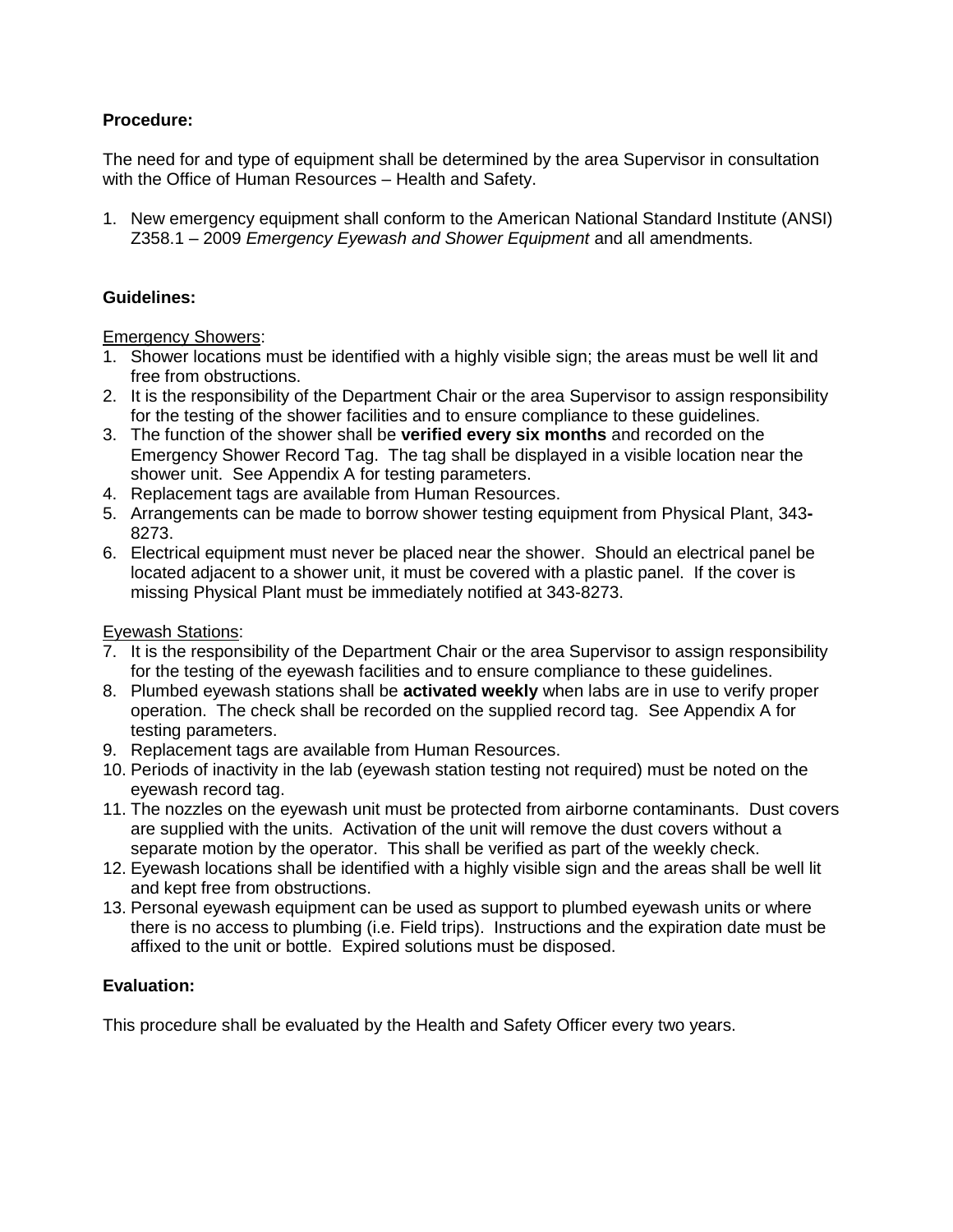## Appendix A

Emergency Eyewash Testing Parameters

- $\Box$  Is the eyewash identified by a highly visible sign?
- $\Box$  Has the eyewash been checked on a weekly basis or period of inactivity noted?
- $\Box$  Are all weekly checks recorded on the attached record tag? Is the tag visible?
- $\Box$  Is the area surrounding the eyewash station free of all obstructions?
- $\Box$  Is the unit free from visible hazards (i.e. Sharp objects protruding)?
- $\Box$  Is the unit easily activated by depressing the hand panel?
- $\Box$  Are the nozzles protected by dust covers?
- $\Box$  Are the covers removed by activation of the unit?
- $\Box$  Is the water flowing to both eyepieces?
- $\Box$  Is the water flowing equally from both eyepieces?
- $\Box$  Is the water clear?
- $\vert \ \vert$  is the water lukewarm to the touch?
- If not initially clear, is the water clear after running for 2 minutes?

 $\Box$  Does the water continue to flow until the hand paddle is returned to its resting position?

- $\Box$  Any other concerns not listed?
- $\Box$  Eyewash Station meets the standards listed above.